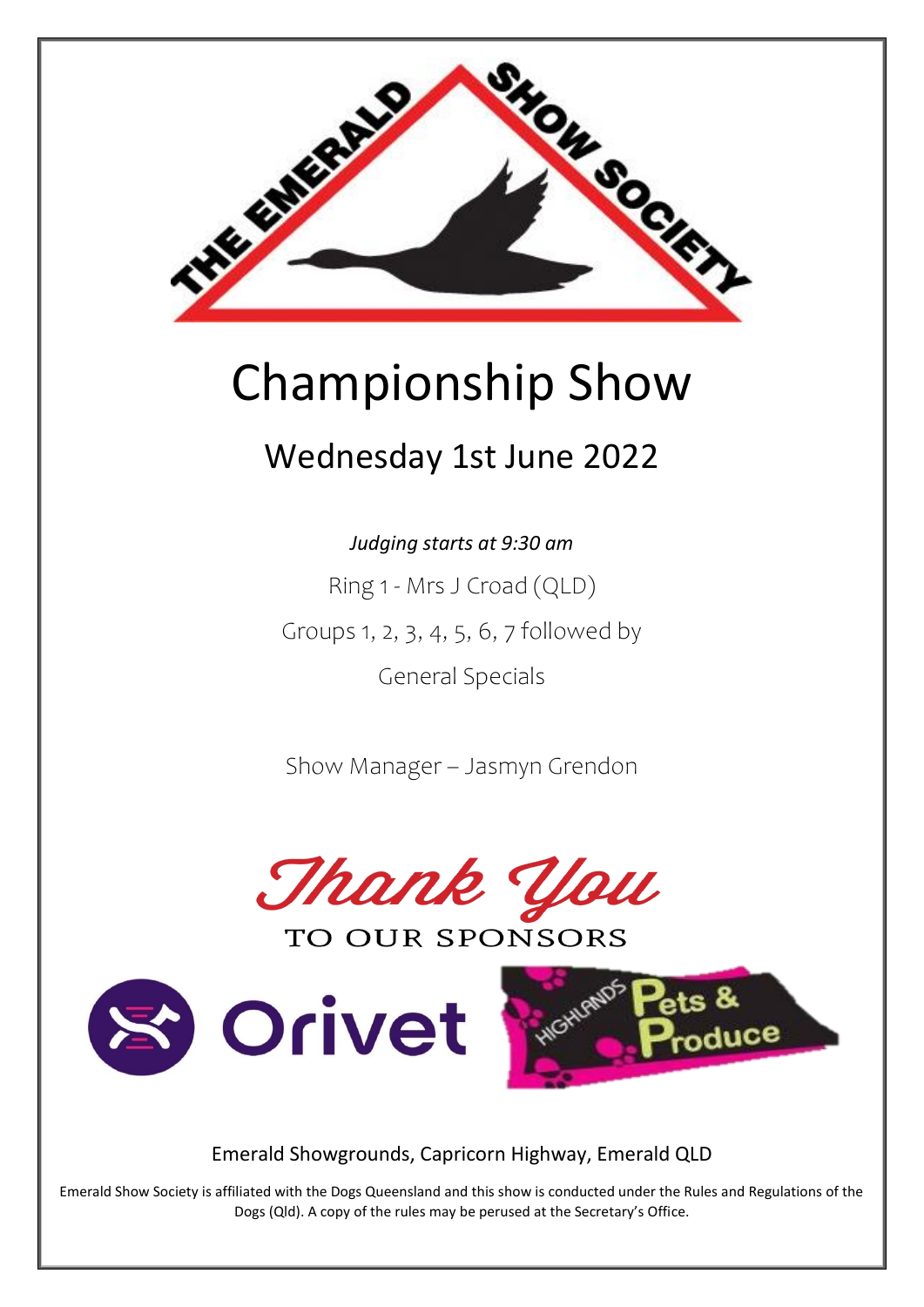

# The benefits of DNA testing

- Ensures your responsibility as a breeder in maintaining the best standards when it comes to the health of your animals  $\blacktriangleright$  Allows you to screen for relevant diseases – assess genetic status (clear or carrier or affected) Screens for desirable traits such as coat colours & hair length
- A DNA profile (fingerprint) allows you to verify any stud service, multiple sires and confirm pedigrees
- ✔ Focusing your testing on your breeding stock will allow you to predict outcomes for future litters

# So simple, easy & pawfect...

- $\n *DNA* collection is via a non-invasive check swab\n$
- Test at any age
- **Orivet's Innovative Full Breed Profiles screen** for all diseases and traits relevant to your breed



orivet.com

**Innovative Animal Health**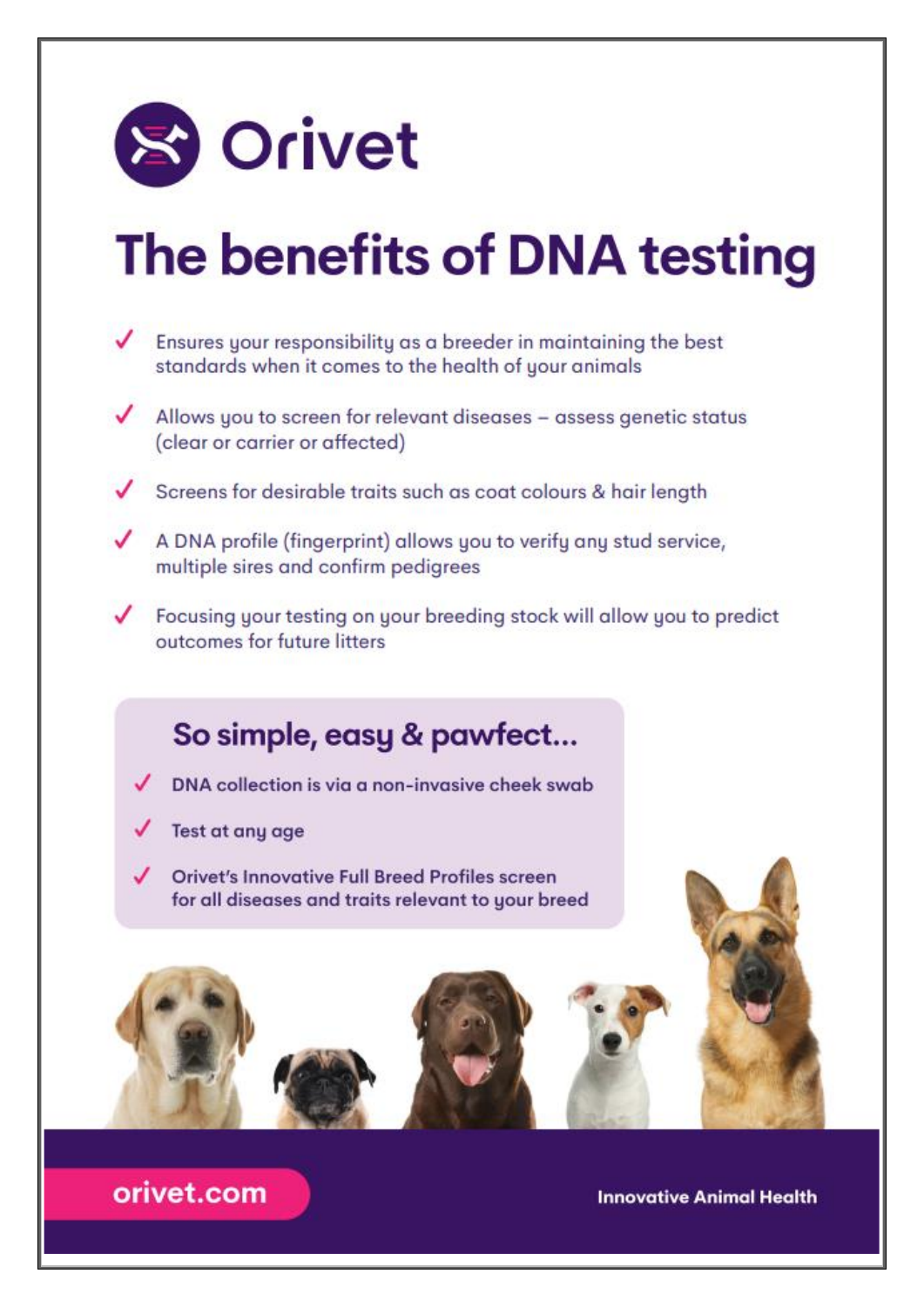

## Breed Numbers - Total Show Entry: 99 **Emerald Show Society Inc, 01 Jun 2022 Championship Show - Emerald Showgrounds**

Data for this report was prepared by Ruth Cook

| Group 1 - Toy Group                                   | 10     |
|-------------------------------------------------------|--------|
| Mrs Jocelyn Croad (QLD)                               | 10     |
| Cavalier King Charles Spaniel                         | 2      |
| <b>Chinese Crested Dog</b>                            | 2      |
| <b>Miniature Pinscher</b>                             | 1      |
| Papillon                                              | 2      |
| Pomeranian                                            | 3      |
|                                                       | 9      |
| <b>Group 2 - Terrier Group</b>                        |        |
| Mrs Jocelyn Croad (QLD)                               | 9      |
| American Staffordshire Terrier                        | 3      |
| <b>Irish Terrier</b>                                  | 1      |
| Sealyham Terrier<br><b>Staffordshire Bull Terrier</b> | 2<br>3 |
|                                                       |        |
| <b>Group 3 - Gundog Group</b>                         | 10     |
| Mrs Jocelyn Croad (QLD)                               | 10     |
| Cocker Spaniel                                        | 3      |
| Cocker Spaniel (American)                             | 1      |
| <b>Flat Coated Retriever</b>                          | 2      |
| Golden Retriever                                      | 1      |
| Labrador Retriever                                    | 2      |
| Pointer                                               | 1      |
| Group 4 - Hound Group                                 | 9      |
| Mrs Jocelyn Croad (QLD)                               | 9      |
| Afghan Hound                                          | 4      |
| <b>Basset Hound</b>                                   | 1      |
| Dachshund Miniature (Smooth Haired)                   | 1      |
| Rhodesian Ridgeback                                   | 1      |
| Whippet                                               | 2      |
| <b>Group 5 - Working Dog Group</b>                    | 30     |
| Mrs Jocelyn Croad (QLD)                               | 30     |
| Australian Cattle Dog                                 | 8      |
| Australian Stumpy Tail Cattle Dog                     | 3      |
| <b>Border Collie</b>                                  | 4      |
| Collie (Smooth)                                       | 1      |
| Maremma Sheepdog                                      | 1      |
| Shetland Sheepdog                                     | 4      |
| Welsh Corgi (Cardigan)                                | 2      |
| Welsh Corgi (Pembroke)                                | 7      |
|                                                       |        |

## Group 6 - Utility Group

| Mrs Jocelyn Croad (QLD)   | 17 |
|---------------------------|----|
| Alaskan Malamute          |    |
| <b>Bullmastiff</b>        | 1  |
| Dobermann                 | 2  |
| Doque de Bordeaux         | 2  |
| German Pinscher           | 2  |
| <b>Neapolitan Mastiff</b> | 1  |
| Newfoundland              |    |

 $17$ 

| Rottweiler                          | 1  |
|-------------------------------------|----|
| Russian Black Terrier               | 2  |
| Shiba Inu                           |    |
|                                     |    |
| <b>Group 7 - Non-Sporting Group</b> | 14 |
| Mrs Jocelyn Croad (QLD)             | 14 |
| Boston Terrier                      | 2  |
| British Bulldog                     | 1  |
| French Bulldog                      | 5  |
| German Spitz (Klein)                | 1  |
| German Spitz (Mittel)               | 3  |
| Keeshond                            |    |
| Poodle (Toy)                        |    |
|                                     |    |
|                                     |    |

**Total Show Entry:** 99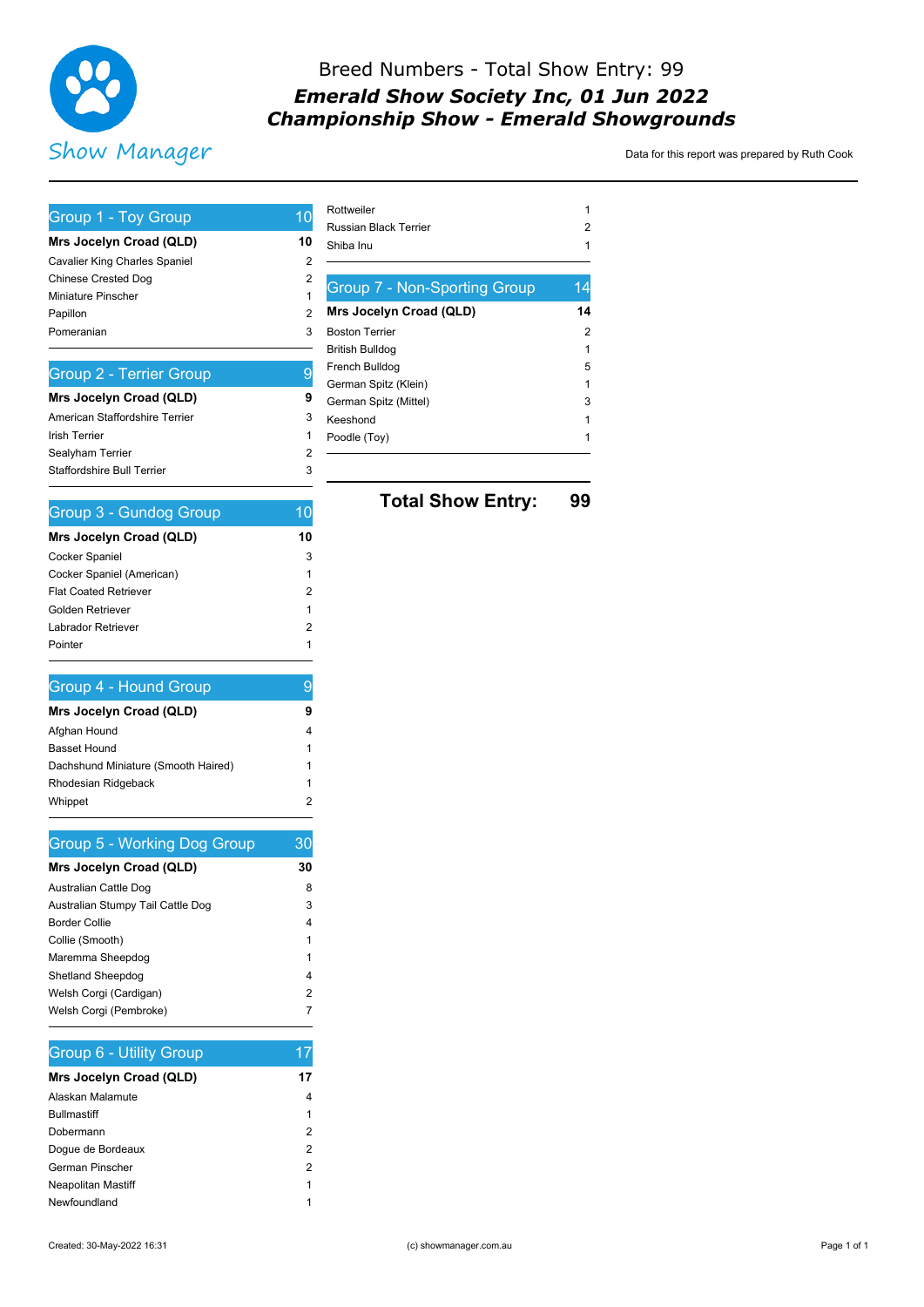|                                   | <b>Group 1 - Toy Group</b>                                                                                                                                       |                                       | Group 1                                                                    |
|-----------------------------------|------------------------------------------------------------------------------------------------------------------------------------------------------------------|---------------------------------------|----------------------------------------------------------------------------|
|                                   | Mrs Jocelyn Croad (QLD)                                                                                                                                          | Best                                  | 4<br><b>Chinese</b>                                                        |
| <b>Start Time:</b>                |                                                                                                                                                                  | Pts: 11                               | Cassie Hatfield: SUF                                                       |
|                                   | <b>Cavalier King Charles Spaniel</b>                                                                                                                             | R/Up                                  | Papillon<br>6                                                              |
|                                   | Class 4 - Junior Dog                                                                                                                                             | Pts: 6                                | Ms M Sarif: Pinklee                                                        |
| $\overline{\mathbf{1}}$<br>Absent | Mrs C Ross: CH HOLLINGLEN BLACK OR WHITE 4100351651<br>22 02 2021: Ch Hollinglen Top Gun Hollinglen Tried Being<br>A Lady                                        | <b>Baby</b>                           | 3<br><b>Chinese</b><br>Miss Cassie Hatfield                                |
| Ch                                | Pts                                                                                                                                                              | <b>Puppy</b>                          | Papillon<br>6                                                              |
|                                   | Class 9a - State Bred Bitch                                                                                                                                      |                                       | Ms M Sarif: Pinklee                                                        |
| $\overline{2}$                    | Mrs C Ross: KAHLEYVALE THE CROWN JEWEL 4100350817<br>Absent 10-02-2021: Blacktree The Gambler - Kahleyvale Go Tell My                                            | Junior                                | Pomera<br>8<br>Taryn Jones: Toosha                                         |
|                                   | <b>Heart</b>                                                                                                                                                     | Inter                                 | 9<br>Pomera<br>Chris Hatfield: Purpl                                       |
|                                   | Ch Pts                                                                                                                                                           |                                       |                                                                            |
|                                   | BOB Pts R/Up                                                                                                                                                     | <b>State Br</b>                       |                                                                            |
|                                   | <b>Chinese Crested Dog</b>                                                                                                                                       | Aus Br                                | 4<br>Chinese                                                               |
|                                   | Class 1a - Baby Puppy Bitch                                                                                                                                      |                                       | Cassie Hatfield: SUP                                                       |
| 3<br>$1st^*$                      | Miss Cassie Hatfield: CASMAI TAKE A CHILL PILL (AI)<br>4100366577 18-01-2022: Supreme Ch Vanitonia Too Hot To<br>Handle (Imp Uk) - Ch Casmai American Sweetheart | Open                                  | 5<br><b>Miniatur</b><br>W Moxham & L Brys                                  |
|                                   | Class 10a - Australian Bred Bitch                                                                                                                                |                                       |                                                                            |
| 4<br>$1st^*$                      | Cassie Hatfield: SUP CH CASMAI MISBEHAVIN MADAM<br>4100283089 07-11-2016: Gr Ch Casmai Hit Th Road Jack -<br>Ch Casmai Strip Tease                               | Finish                                |                                                                            |
|                                   | BOB-Ch 4 Bitch Pts<br>6                                                                                                                                          |                                       |                                                                            |
|                                   | <b>Miniature Pinscher</b>                                                                                                                                        |                                       | Group 2 - T                                                                |
|                                   | Class 11 - Open Dog                                                                                                                                              |                                       | Mrs Jocelyn                                                                |
| 5<br>1st*                         | W Moxham & L Bryson: CH. MARNIECHAR METROPOLIS<br>CITY 2100517622 07-04-2019: Ch. Marniechar Black                                                               | Start Time:                           |                                                                            |
|                                   | Opulence - Ch. Marniechar Follow My Lead                                                                                                                         |                                       | <b>American Staff</b>                                                      |
| BOB-Ch                            | <b>5 Dog</b> Pts<br>6                                                                                                                                            | Class 3 - Puppy Dog<br>11             | <b>B&amp;S Moran: ELITEMORI</b>                                            |
|                                   | <b>Papillon</b>                                                                                                                                                  | 1st*                                  | 07-09-2021: Ch.Nikar Th<br>California Love                                 |
| 6                                 | Class 3 - Puppy Dog<br>Ms M Sarif: PINKLEE A WRINKLE IN TIME 3100434805 20-                                                                                      | 11<br>Ch                              | 6<br><b>Pts</b>                                                            |
| $1st^*$                           | 07-2021: Grand Ch Pinklee Benjamin Franklin - Ch Pinklee                                                                                                         |                                       | Class 2a - Minor Puppy Bitch                                               |
|                                   | Californian Dream                                                                                                                                                | 12                                    | <b>B&amp;S Moran: ELITEMORI</b>                                            |
| 7                                 | Class 1a - Baby Puppy Bitch<br>MS M SARIF: PINKLEE SIMPLY IRRESISTIBLE 3100447862                                                                                | $1st^*$                               | 07-09-2021: Ch.Nikar Th<br>California Love                                 |
| $1st*$                            | 23-02-2022: Ch. Pinklee Im A Gambling Man - Ch. Pinklee                                                                                                          |                                       | Class 10a - Australian Bred Bitch                                          |
| BOB-Ch                            | <b>Hypnotic Poison</b><br>6 Dog<br>6<br>Pts                                                                                                                      | 43<br>Absent                          | M.Boucher: CH RAVINB<br>8010006601 24-03-2018<br>Ravinboutya Twentyfou     |
|                                   | <b>Pomeranian</b>                                                                                                                                                | 12<br>Ch                              | 6<br>Pts                                                                   |
|                                   | Class 4a - Junior Bitch                                                                                                                                          | <b>BOB</b>                            | 11 Dog<br>7<br>Pts                                                         |
| 8<br>$1st*$                       | Taryn Jones: TOOSHAY MOVIE STAR 4100359829 04-04-<br>2021: Tooshay Glamis Moonbeam - Chipbon Truly Yours                                                         |                                       | Irish '                                                                    |
|                                   | Class 5a - Intermediate Bitch                                                                                                                                    | Class 5 - Intermediate Dog            |                                                                            |
| 9<br>$1st^*$                      | Chris Hatfield: PURPLESANDS SWEET TREAT 4100345969<br>09-11-2020: Sup Ch Pomquest Trick Or Treat - Ch Pomquest                                                   | 14<br>$1st^*$                         | K henderson: CH. TAWN<br>(AI) 2100526989 27-08-<br>General - Aust Ch Merry |
|                                   | <b>Hello Gorgeous</b>                                                                                                                                            | BOB-Ch                                | 14 Dog<br>Pts                                                              |
|                                   |                                                                                                                                                                  |                                       |                                                                            |
|                                   | Class 10a - Australian Bred Bitch                                                                                                                                |                                       |                                                                            |
| 10<br>$1st^*$                     | Taryn Jones: CHIPBON TRULY YOURS 4100319939 27-04-<br>2019: Chipbon You Are Special - Tupishka Just Toasted                                                      | <b>Class 9 - State Bred Dog</b><br>15 | <b>Sealyha</b><br>Russell & David Mallyon                                  |

## - Specials

| Best            | <b>Chinese Crested Dog</b><br>4                                                         |
|-----------------|-----------------------------------------------------------------------------------------|
| Pts: 11         | Cassie, Hatfield: SUP CH Casmai Misbehavin Madam                                        |
| <b>R/Up</b>     | <b>Papillon</b><br>6                                                                    |
| $P$ ts: 6       | Ms M Sarif: Pinklee A Wrinkle In Time                                                   |
| Baby            | <b>Chinese Crested Dog</b><br>3.<br>Miss Cassie Hatfield: Casmai Take A Chill Pill (AI) |
| <b>Puppy</b>    | 6<br><b>Papillon</b>                                                                    |
|                 | Ms M Sarif: Pinklee A Wrinkle In Time                                                   |
| Junior          | Pomeranian<br>8                                                                         |
|                 | Taryn Jones: Tooshay Movie Star                                                         |
| Inter           | Pomeranian<br>9                                                                         |
|                 | Chris Hatfield: Purplesands Sweet Treat                                                 |
| <b>State Br</b> |                                                                                         |
|                 |                                                                                         |
| Aus Br          | <b>Chinese Crested Dog</b><br>4<br>Cassie, Hatfield: SUP CH Casmai Misbehavin Madam     |
| Open            | <b>Miniature Pinscher</b><br>5.                                                         |
|                 | W Moxham & L Bryson: Ch. Marniechar Metropolis City                                     |
| Finish          | Absent<br>2                                                                             |

## **errier Group**

## Croad (QLD)

## **Fordshire Terrier**

| 11     | B&S Moran: ELITEMORPAR SONIC ROX (AI) 4100360339        |
|--------|---------------------------------------------------------|
| $1st*$ | 07-09-2021: Ch. Nikar This Deed Rocs(Ai) - Saintsoldier |
|        | California Lovo                                         |

**PAR SEAERA LEE(AI)** 4100360345 his Deed Rocs(Ai) - Saintsoldier

13 M.Boucher: **CH RAVINBOUTYA MARLYNS MAYHEM** 8: Forevapals Texas Bull - Sup Ch ravis Tanguna Tan.<br>ur Seven Et. Jc. Ca

Ch **12** Pts **6** Res

BOB **11 Dog** Pts **7** R/Up **12 Bitch**

#### **Terrier**

**NYOAK MAJOR FORKELLINGTON** -2019: Aust Ch Kellington Major ymac Trade Wind (Imp Swe)

BOB-Ch **14 Dog** Pts **6**

## am Terrier

15 Russell & David Mallyon-Potter: **SUPREME CHAMPION PRESELI PLACES IN THE HEART** 4100280625 21-09-2016: Dunnville Dudly Do-Right Of Tintern (Ai) Imp Usa - Ch Pennyflower Whispering Hope **1st\***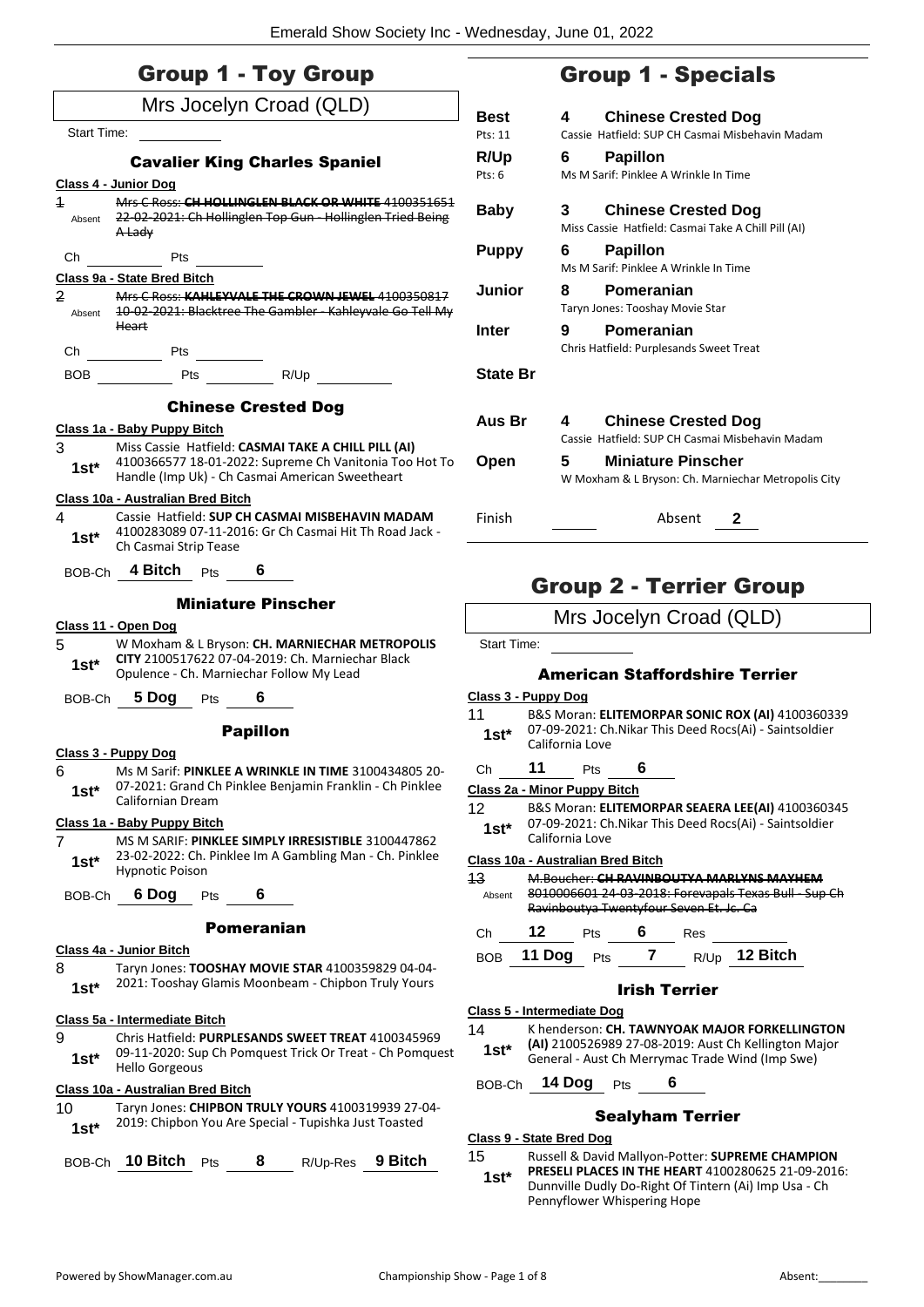| Ch              | 15                           | Pts        | 6                            |                                   |                                                                                                                       |                    | Ċ              |
|-----------------|------------------------------|------------|------------------------------|-----------------------------------|-----------------------------------------------------------------------------------------------------------------------|--------------------|----------------|
|                 | Class 3a - Puppy Bitch       |            |                              |                                   |                                                                                                                       |                    |                |
| 16              |                              |            |                              |                                   | Russell & David Mallyon-Potter: KELLANZ GET THIS PARTY                                                                |                    |                |
| 1st*            | Kellanz (Imp Usa)            |            |                              |                                   | <b>STARTED 5100126201 07-07-2021: Supreme Ch Preseli</b><br>Places In The Heart (Ai) - Thunder Rd's Southern Cross At | <b>Start Time:</b> |                |
| Ch              | 16                           | <b>Pts</b> | $\overline{\mathbf{6}}$      |                                   |                                                                                                                       | Class 5 - Inte     |                |
| <b>BOB</b>      |                              |            |                              |                                   | 15 Dog Pts 7 R/Up 16 Bitch                                                                                            | 20                 | M              |
|                 |                              |            |                              |                                   |                                                                                                                       | Absent             | 41<br>(Ir      |
|                 |                              |            |                              | <b>Staffordshire Bull Terrier</b> |                                                                                                                       | 21                 | M              |
|                 | Class 4 - Junior Dog         |            |                              |                                   |                                                                                                                       |                    | 41             |
| 17 <sup>7</sup> |                              |            |                              |                                   | Mrs L Scott: WAURSTAFFORD PRIVATE EYE 5100126808                                                                      | 1st*               | (Ir            |
| $1st^*$         | Waurstafford Lucky Lady      |            |                              |                                   | 20-08-2021: Ch Waurstafford Tianels Eagle Eye - Ch                                                                    | Ch                 | $2^{\prime}$   |
|                 | Class 11 - Open Dog          |            |                              |                                   |                                                                                                                       | Class 2a - M       |                |
| 48              |                              |            |                              |                                   | Mrs R Bawden: AUST CH CASTLEBAR DARK KNIGHT RISES                                                                     | 22                 | M              |
| Absent          |                              |            | Castlebar Preety Little Liar |                                   | 6100107375 15-09-2017: Brohez Clash Of Kings - Ch                                                                     | Absent             | μ<br>Đe        |
| Ch              | 17                           | <b>Pts</b> | $6\degree$                   | Res                               |                                                                                                                       | Ch                 |                |
|                 | Class 2a - Minor Puppy Bitch |            |                              |                                   |                                                                                                                       | <b>BOB</b>         | 21             |
| 19              |                              |            |                              |                                   | Mr Peter Abbott: LACHCON BEAUTIFUL CRAZY 4100365083                                                                   |                    |                |
| Absent          |                              |            |                              |                                   | 08 11 2021: Aus Ch Gemra Archie Caporn Ov Kelso Aus Ch                                                                |                    |                |
|                 | Lachcon Ssssssmokin          |            |                              |                                   |                                                                                                                       | Class $11 - 0$     |                |
| Ch              |                              | Pts        |                              |                                   |                                                                                                                       | 23                 | M              |
| BOB             | 17 Dog                       | Pts        | - 6                          | R/Up                              |                                                                                                                       | Absent             | 05<br>Pa       |
|                 |                              |            |                              |                                   |                                                                                                                       |                    | N <sub>c</sub> |
|                 |                              |            |                              |                                   |                                                                                                                       |                    |                |

# Group 2 - Specials

| Best            | <b>Staffordshire Bull Terrier</b><br>17                                                   | <b>Class 5 - Intermediat</b>                                                 |
|-----------------|-------------------------------------------------------------------------------------------|------------------------------------------------------------------------------|
| Pts: 11         | Mrs L Scott: Waurstafford Private eye                                                     | 24<br>Sara Cassic                                                            |
| R/Up<br>Pts: 6  | <b>Irish Terrier</b><br>14<br>K henderson: CH. TAWNYOAK MAJOR FORKELLINGTON (AI)          | 2020: Grar<br>$1st^*$<br>Decarissa /                                         |
| Minor           | <b>American Staffordshire Terrier</b><br>12<br>B&S Moran: Elitemorpar Seaera Lee(AI)      | Class 11 - Open Dog<br>25<br>Peter King:<br>210043712<br>$1st*$<br>Greysouth |
| <b>Puppy</b>    | American Staffordshire Terrier<br>11<br>B&S Moran: Elitemorpar Sonic Rox (AI)             | Little Miss                                                                  |
| Junior          | 17<br><b>Staffordshire Bull Terrier</b><br>Mrs L Scott: Waurstafford Private eye          | 25 Dog<br>BOB-Ch                                                             |
| <b>Inter</b>    | <b>Irish Terrier</b><br>14<br>K henderson: CH. TAWNYOAK MAJOR FORKELLINGTON (AI)          | Class 4 - Junior Dog<br>26<br>Elle Leo: PI                                   |
| <b>State Br</b> | <b>Sealyham Terrier</b><br>15<br>Russell & David Mallyon-Potter: Supreme Champion Preseli | 2021: Ch H<br>$1st^*$<br>Honeybee                                            |
|                 | Places in the Heart                                                                       | $26$ Dog<br>BOB-Ch                                                           |
| Aus Br          |                                                                                           |                                                                              |
|                 |                                                                                           | Class 9a - State Bred                                                        |
| Open            |                                                                                           | 27<br>Neville and<br><b>WHISTLIN</b><br>$1st^*$<br>Devonshire<br>Jane Barto  |
| Finish          | 3<br>Absent                                                                               | Class 11a - Open Bit                                                         |
|                 |                                                                                           | 28<br>Neville and<br><b>TDX TSD 6</b><br>$1st^*$<br>Just In Tim              |
|                 |                                                                                           | 28 Bitc<br>BOB-Ch                                                            |
|                 |                                                                                           |                                                                              |

## Group 3 - Gundog Group

|                    |                                      |                           |     | na y                                                    |                                                                                                                |
|--------------------|--------------------------------------|---------------------------|-----|---------------------------------------------------------|----------------------------------------------------------------------------------------------------------------|
|                    |                                      |                           |     | Mrs Jocelyn Croad (QLD)                                 |                                                                                                                |
| <b>Start Time:</b> |                                      |                           |     |                                                         |                                                                                                                |
|                    |                                      | <b>Cocker Spaniel</b>     |     |                                                         |                                                                                                                |
|                    | Class 5 - Intermediate Dog           |                           |     |                                                         |                                                                                                                |
| 20                 |                                      |                           |     | Mr W & Mrs L Vickery: BENSPAN FREE SPIRIT AI            |                                                                                                                |
| Absent             | (Imp Uk) - Benspan A Touch Of Magic  |                           |     |                                                         | 4100324571 31 07 2019: Ch Totenkopf Dutch Spirt Maker                                                          |
| 21                 |                                      |                           |     |                                                         | Miss Rosemary Sehl: CH MACDOLLY CANT WAIT FOR IT TD                                                            |
| 1st*               |                                      |                           |     | (Imp Uk) - Ch Macdolly Cantfightthemoonlite             | 4100326018 18-08-2019: Ch Totenkopf Dutch Spirt Marker                                                         |
| Сh                 | 21<br>Pts                            | 6                         | Res |                                                         |                                                                                                                |
|                    | Class 2a - Minor Puppy Bitch         |                           |     |                                                         |                                                                                                                |
| 22                 |                                      |                           |     |                                                         | Mr W & Mrs L Vickery: BENSPAN I CAN TOUCH THE STARS                                                            |
| Absent             | Dockit - Ch Benspan A Touch Of Magie |                           |     |                                                         | (AI) 4100362648 22 10 2021: Supreme Ch Asuare Always                                                           |
| Сh                 | Pts                                  |                           |     |                                                         |                                                                                                                |
| BOB                | 21 Dog<br>Pts                        | 6                         |     | R/Up                                                    |                                                                                                                |
|                    |                                      |                           |     | <b>Cocker Spaniel (American)</b>                        |                                                                                                                |
|                    | Class 11 - Open Dog                  |                           |     |                                                         |                                                                                                                |
| 23                 |                                      |                           |     | Mrs G Lazar: CH PARKAVON MIDNIGHT ZORRO (IMP NZ)        |                                                                                                                |
| Absent             |                                      |                           |     | 05884-2017 19-05-2017: Am & Can & Nz Sprch Mar-K        |                                                                                                                |
|                    |                                      |                           |     | Parkavon's Midnight Eclipse (Usa) - Ch Parkavon Ribbons |                                                                                                                |
|                    | <del>Nd Rainbows</del>               |                           |     |                                                         |                                                                                                                |
| BOB-Ch             |                                      | Pts                       |     |                                                         |                                                                                                                |
|                    |                                      |                           |     |                                                         |                                                                                                                |
|                    |                                      |                           |     | <b>Flat Coated Retriever</b>                            |                                                                                                                |
| 24                 | <u> Class 5 - Intermediate Dog</u>   |                           |     |                                                         |                                                                                                                |
|                    |                                      |                           |     | 2020: Grand. Ch. Almanza Double Action Dark Kiss - Ch.  | Sara Cassidy: DECARISSA DARK KNIGHT 2100554834 25-11-                                                          |
| $1st*$             | Decarissa Ahsoka Delight             |                           |     |                                                         |                                                                                                                |
|                    | <u>Class 11 - Open Dog</u>           |                           |     |                                                         |                                                                                                                |
| 25                 |                                      |                           |     | Peter King: AUST. CH: BLACKREGAL FASTNET ROCK           |                                                                                                                |
| 1st*               |                                      |                           |     | 2100437126 14-09-2015: Aust. Grand Ch: Flatterhaft      |                                                                                                                |
|                    | Little Miss Sunshine                 |                           |     |                                                         | Greysouthen Mind Games (Imp Swd) - Aust. Ch: Blackregal                                                        |
|                    | 25 Dog                               |                           |     |                                                         |                                                                                                                |
| BOB-Ch             |                                      | Pts                       |     | 7 R/Up-Res                                              | 24 Dog                                                                                                         |
|                    |                                      | <b>Golden Retriever</b>   |     |                                                         |                                                                                                                |
|                    | <b>Class 4 - Junior Dog</b>          |                           |     |                                                         |                                                                                                                |
| 26                 |                                      |                           |     | Elle Leo: PIARKI PERFECT AFI GOLD 2100561212 08-03-     |                                                                                                                |
| $1st^*$            |                                      |                           |     | 2021: Ch Hyoga Des Bosque Del Trasgu (Imp Esp) - Piarki |                                                                                                                |
|                    | Honeybee                             |                           |     |                                                         |                                                                                                                |
|                    | BOB-Ch 26 Dog Pts 6                  |                           |     |                                                         |                                                                                                                |
|                    |                                      | <b>Labrador Retriever</b> |     |                                                         |                                                                                                                |
|                    | Class 9a - State Bred Bitch          |                           |     |                                                         |                                                                                                                |
| 27                 |                                      |                           |     | Neville and Sandra Pitcher: AUST CH KOPAFIELD AINT      |                                                                                                                |
| $1st^*$            |                                      |                           |     | WHISTLIN DIXIE (AI) 4100329614 14-11-2019: Am Ch        |                                                                                                                |
|                    |                                      |                           |     |                                                         | Devonshires Huckleberry Finn (Usa) - Ch Wynstream Lady                                                         |
|                    | Jane Barton (Ai)                     |                           |     |                                                         |                                                                                                                |
|                    | Class 11a - Open Bitch               |                           |     |                                                         |                                                                                                                |
| 28                 |                                      |                           |     |                                                         | Neville and Sandra Pitcher: AUST CH BLACKBOY EYE CANDY<br>TDX TSD 6100101016 15-09-2016: Sth Af Ch Ch Tapeatom |
| $1st^*$            |                                      |                           |     | Just In Time (Imp Zaf) - Ch Blackboy Candy Crush        |                                                                                                                |
| BOB-Ch             | 28 Bitch                             | <b>Pts</b>                | 7   |                                                         | R/Up-Res 27 Bitch                                                                                              |
|                    |                                      |                           |     |                                                         |                                                                                                                |

## Pointer

**Class 4a - Junior Bitch** 29 Renata Joseph Mirto: **HIPOINT TRUE AGRA (AI)**

1st\* 2100563605 11-04-2021: Uk.Sh.Ch Kanix Kroner At Sevenhills - Ch Hipoint No Fine Print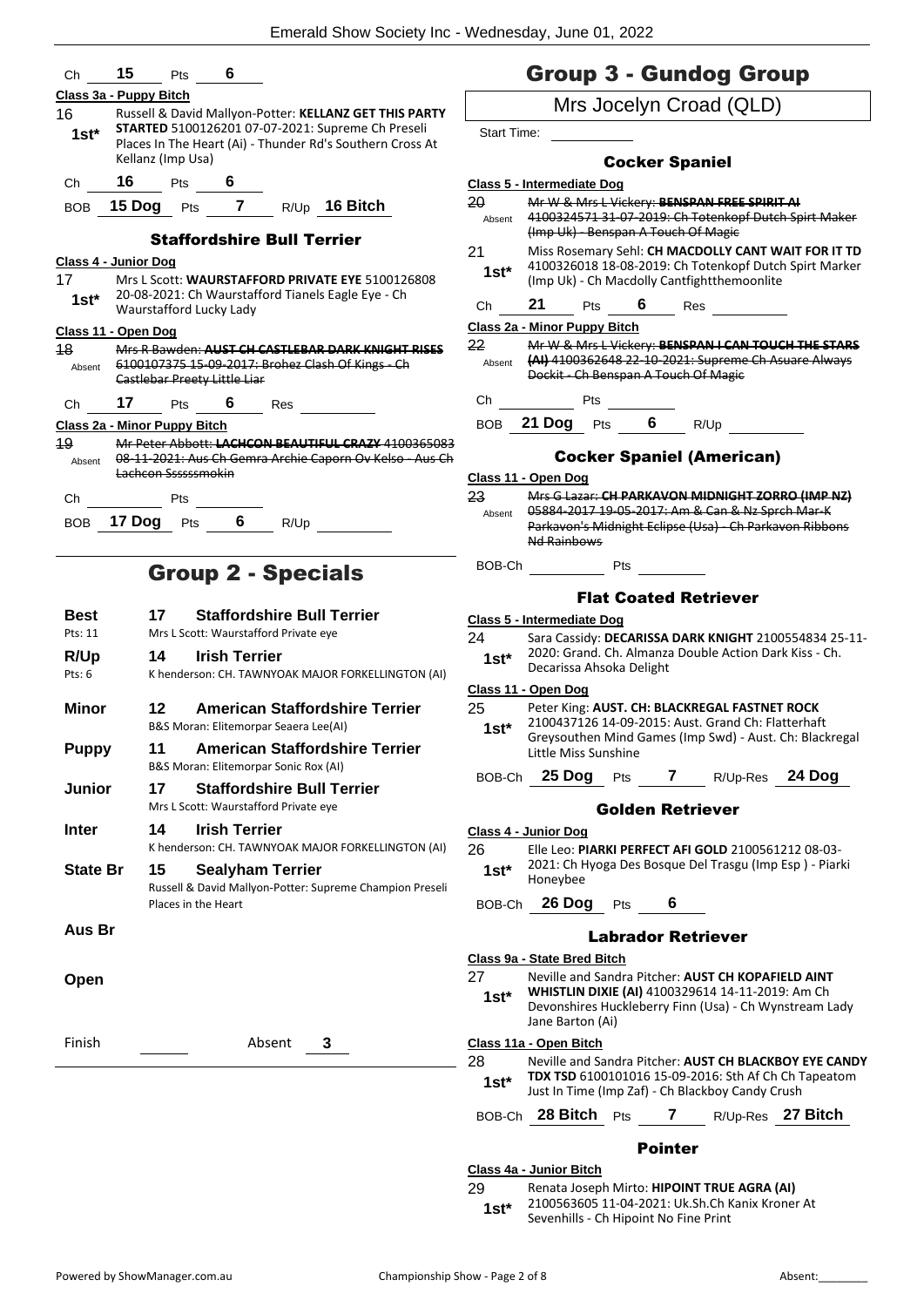BOB-Ch **29 Bitch** Pts **6**

## Group 3 - Specials

| <b>Best</b> | <b>Flat Coated Retriever</b><br>25            |
|-------------|-----------------------------------------------|
| Pts: 12     | Peter King: Aust. CH: Blackregal Fastnet Rock |
| R/Up        | <b>Pointer</b><br>29                          |
| Pts: $6$    | Renata Joseph Mirto: HiPoint True Agra (AI)   |

#### **Minor**

| <b>Junior</b>   | 29  | <b>Pointer</b><br>Renata Joseph Mirto: HiPoint True Agra (AI)                                   |
|-----------------|-----|-------------------------------------------------------------------------------------------------|
| Inter           | 21  | <b>Cocker Spaniel</b><br>Miss Rosemary Sehl: CH Macdolly Cant Wait For It TD                    |
| <b>State Br</b> | 27  | Labrador Retriever<br>Neville and Sandra Pitcher: AUST CH KOPAFIELD AINT<br>WHISTLIN DIXIE (AI) |
| Open            | 25. | <b>Flat Coated Retriever</b><br>Peter King: Aust. CH: Blackregal Fastnet Rock                   |
| Finish          |     | Absent                                                                                          |

## Group 4 - Hound Group

## Mrs Jocelyn Croad (QLD)

Start Time:

#### Afghan Hound

**Class 5 - Intermediate Dog**

| 30     | Miss Jasmine Gibson: EMPARI IN VINO VERITAS (AI) JC   |
|--------|-------------------------------------------------------|
| Absent | 4100343281 14-09-2020: Sup Ch Gengala Super Trooper - |
|        | Ch Tahkira Blu Belle                                  |

#### **Class 11 - Open Dog**

| 31     | W & S Slatyer & Phyllis Lyons: CH CALAHORRA KINGS |
|--------|---------------------------------------------------|
| $1st*$ | RANSOM 2100461865 16-09-2016: Ch Quom Ringmaster  |
|        | En Lyons - Ch Calahorra Gelato Liguirizia         |

| Сh | 31                            | Pts | 6 | Res |
|----|-------------------------------|-----|---|-----|
|    | Class 5a - Intermediate Bitch |     |   |     |

## 32 Mrs W Slatyer: **CALAHORRA SHIMMERY MOON**

2100529308 13-10-2019: Ch Calahorra Gelatomessina - Ch Wytlyon Shimmy Shimmer **1st\***

## **Class 11a - Open Bitch**

33 Miss Jasmine Gibson: **CH EMPARI GET BACK LORETTA (AI) JC** 4100343280 14-09-2020: Sup Ch Gengala Super Trooper - Ch Tahkira Blu Belle Absent

| Ch | - 32           |  | Res |                 |
|----|----------------|--|-----|-----------------|
|    | BOB 31 Dog Pts |  |     | $R/Up$ 32 Bitch |

## Basset Hound

## **Class 5a - Intermediate Bitch**

34 W Trembath: **AMMIDAN P ELLIE MAY** 4100332540 25-01- 1st\* 2020: Ammidan Cc Bella Fonte - Ammidan Ah Natasha

BOB-Ch **34 Bitch** Pts **6**

## Dachshund Miniature (Smooth Haired)

## **Class 4 - Junior Dog**

35 Ms. KATHRYN WOLGAST: **SIR DASHWOOD** 4100349900 13- 01-2021: Gersndach Breif Encounter - Almarjo Lady Sara **1st\***

## BOB-Ch **35 Dog** Pts **6**

#### Rhodesian Ridgeback

#### **Class 5 - Intermediate Dog**

36 Sharron Taylor/Maxine Nott: **USAKOSE DEVILS RIGHT HAND MAN (AI)** 4100344681 03-10-2020: Sup Ch Caprivi **1st\* Ring MAN (AI)** 4100344681 03-10-2020: Sup Ch Caprivi<br>Rin The Gaunlet - Sup Ch Usakose Halo Be Thy Name (Si)

BOB-Ch **36 Dog** Pts **6**

#### Whippet

#### **Class 1 - Baby Puppy Dog**

37 Miss L A King: **JUAL THIEF (AI)** 4100367774 21-02-2022: Sup Ch Arjai Almost A Criminal - Ch Jual Amulet **1st\***

#### **Class 9a - State Bred Bitch**

38 Miss L A King: **CH JUAL AMULET** 4100248856 10-10-2014: 1st\* Sup Ch Jorjee Just Like The Boss - Neut Ch Jorjee Brindi Ash

BOB-Ch **38 Bitch** Pts **6**

## Group 4 - Specials

**Best 31 Afghan Hound** Pts: 11 W & S Slatyer & Phyllis Lyons: CH Calahorra Kings Ransom **R/Up 38 Whippet** Pts: 6 Miss L A King: Ch Jual Amulet **Baby 37 Whippet** Miss L A King: Jual Thief (AI) **Junior 35 Dachshund Miniature (Smooth Haired)** Ms. KATHRYN WOLGAST: SIR DASHWOOD **Inter 36 Rhodesian Ridgeback** Sharron Taylor/Maxine Nott: Usakose Devils Right Hand Man (AI) **State Br 38 Whippet** Miss L A King: Ch Jual Amulet **Open 31 Afghan Hound** W & S Slatyer & Phyllis Lyons: CH Calahorra Kings Ransom Finish Absent **2**

## Group 5 - Working Dog Group

Mrs Jocelyn Croad (QLD)

Start Time:

## Australian Cattle Dog

#### **Class 2 - Minor Puppy Dog**

39 J.N.Whitehead: **ELCRANKTEE BLUE JACKAROO** 4100362592 16-09-2021: Bremervale Armstrong - Clearidge Special Edition Absent

#### **Class 5 - Intermediate Dog**

- 40 Wayne Carter: **WAYKREST RAGING BULL** 4100340856 22- 08-2020: Aust Ch Waykrest Cutting Edge - Aust Ch
	- Waykrest Show Time **1st\***

## **Class 10 - Australian Bred Dog**

41 Jacqui Connolly: **MORVIEW OUTBACK MAJOR TOM** 4100350893 14 02 2021: Ch Morview Lets Rock N Roll Morview Desert Opal (Ai) Absent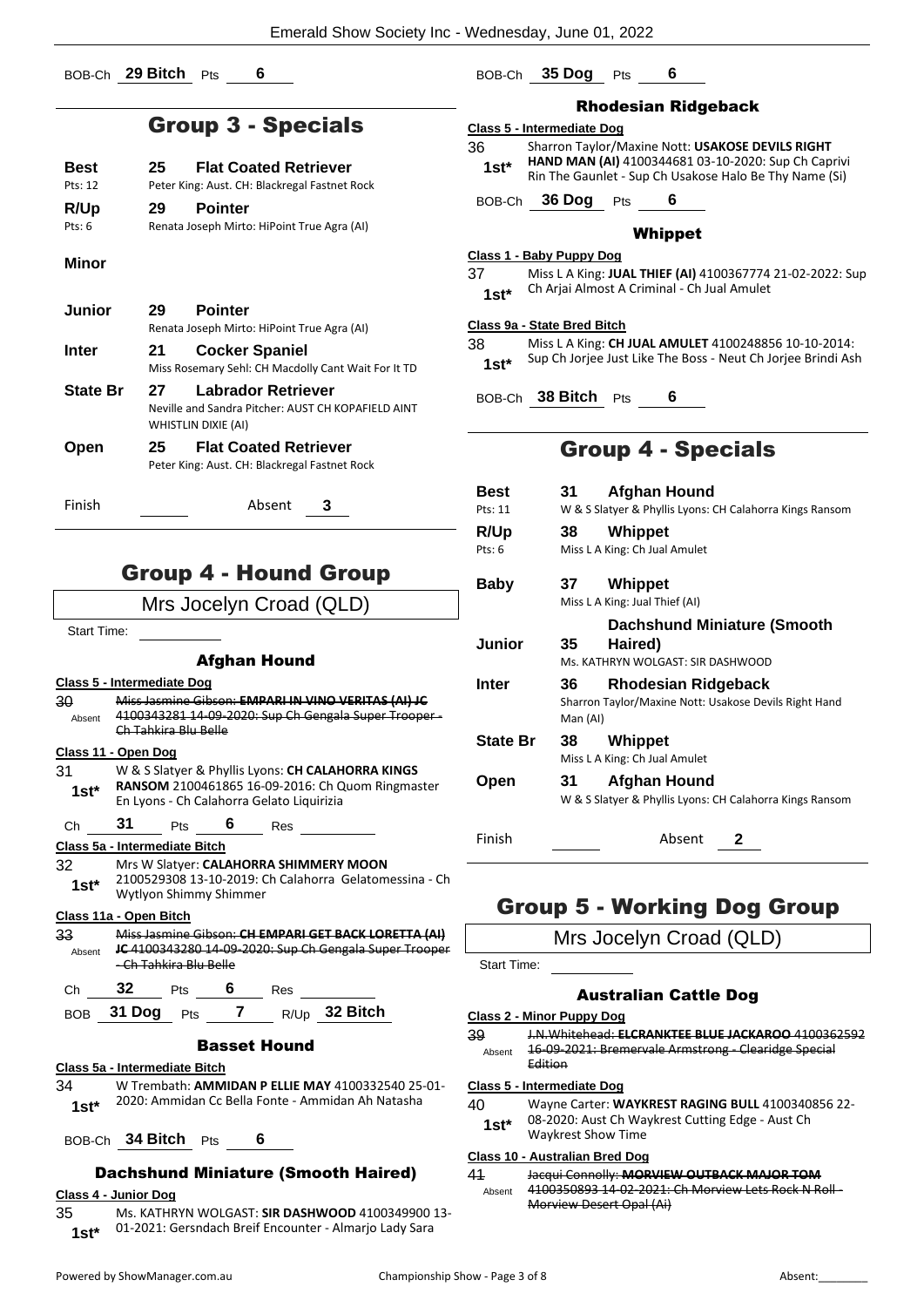|              |                                   |                                               |   |                      | Emerald Show Society Inc - Wednesday, June UT, 2022                                                               |                                       |                          |     |     |              |                                     |                                                                                                   |                                                                                                                          |
|--------------|-----------------------------------|-----------------------------------------------|---|----------------------|-------------------------------------------------------------------------------------------------------------------|---------------------------------------|--------------------------|-----|-----|--------------|-------------------------------------|---------------------------------------------------------------------------------------------------|--------------------------------------------------------------------------------------------------------------------------|
|              | Class 11 - Open Dog               |                                               |   |                      |                                                                                                                   |                                       |                          |     |     |              | <b>Collie (Smooth)</b>              |                                                                                                   |                                                                                                                          |
| 42           |                                   |                                               |   |                      | Wayne Carter: AUST CH WAYKREST CUTTING EDGE                                                                       | Class 3 - Puppy Dog                   |                          |     |     |              |                                     |                                                                                                   |                                                                                                                          |
| $1st*$       |                                   | Waykrest Serv'in Time                         |   |                      | 4100292800 25-06-2017: Pureheel Royal Triton - Ch                                                                 | 54                                    |                          |     |     |              |                                     | Naomi Shaw: SUNSHARD ADVOCATE OF ILLUSIONS                                                        |                                                                                                                          |
| Ch           | 40                                | Pts                                           | 7 | Res                  | 42                                                                                                                | Absent                                |                          |     |     |              |                                     | Ch (Ro) Drambuie Dry And Dirty Ccd Td Ad Jd Sd Spd Gd                                             | 3100434856 23-07-2021: Raaybeam Doctor Mccoy - Dual                                                                      |
|              | Class 2a - Minor Puppy Bitch      |                                               |   |                      |                                                                                                                   | BOB-Ch                                |                          |     | Pts |              |                                     |                                                                                                   |                                                                                                                          |
| 43           |                                   |                                               |   |                      | Mrs. Jacqui Connolly: MORVIEW ICE ON FIRE 4100362538                                                              |                                       |                          |     |     |              |                                     |                                                                                                   |                                                                                                                          |
| Absent       | Hot Chilli Peppa                  |                                               |   |                      | 14-10-2021: Ch.Morview Cattle Baron - Ch Morview Red                                                              |                                       |                          |     |     |              | <b>Maremma Sheepdog</b>             |                                                                                                   |                                                                                                                          |
|              | Class 4a - Junior Bitch           |                                               |   |                      |                                                                                                                   | Class 10a - Australian Bred Bitch     |                          |     |     |              |                                     |                                                                                                   |                                                                                                                          |
| 44           |                                   |                                               |   |                      | Jacqui Connolly: DYMATAN CHEVY 4100354066 06 05-                                                                  | 55                                    |                          |     |     |              |                                     |                                                                                                   | Mr B & Mrs M Dalglish: CH.SCINTILLI SACHKA 2100506443<br>14-09-2018: Ch. Giano Di Arajani (Imp Ita) - Ch. Scintilli Lace |
| Absent       |                                   |                                               |   |                      | 2021: Ch Morview Lets Rock N Roll - Ozzyheelers Chevy                                                             | $1st*$                                |                          |     |     |              |                                     |                                                                                                   |                                                                                                                          |
|              | Class 9a - State Bred Bitch       |                                               |   |                      |                                                                                                                   |                                       | BOB-Ch 55 Bitch Pts      |     |     |              |                                     |                                                                                                   |                                                                                                                          |
| 45           |                                   |                                               |   |                      | Mrs. Jacqui Connolly: MORVIEW BUSH LULLABY                                                                        |                                       |                          |     |     |              | <b>Shetland Sheepdog</b>            |                                                                                                   |                                                                                                                          |
| Absent       |                                   |                                               |   |                      | 4100353870 13-04-2021: Ch.Morview Cattle Baron-                                                                   |                                       |                          |     |     |              |                                     |                                                                                                   |                                                                                                                          |
|              |                                   | Morview Mountain Lullaby                      |   |                      |                                                                                                                   | Class 5 - Intermediate Dog<br>56      |                          |     |     |              |                                     |                                                                                                   | M. Plant: GOLDVIEW BACK TO BLACK 3100418336 24-09-                                                                       |
|              | Class 10a - Australian Bred Bitch |                                               |   |                      |                                                                                                                   | $1st*$                                |                          |     |     |              |                                     | 2020: Ch Islandbreeze Como (Imp Est) - Goldview Kaseys                                            |                                                                                                                          |
| 46           |                                   |                                               |   |                      | Wayne Carter: AUST CH WAYKREST SHOW TIME<br>4100317270 15-02-2019: Sup Ch Waykrest Hot Assassin -                 |                                       | Gift                     |     |     |              |                                     |                                                                                                   |                                                                                                                          |
| $1st*$       |                                   | Ch Waykrest Servin Time                       |   |                      |                                                                                                                   | Ch                                    | 56                       | Pts |     | 6            |                                     |                                                                                                   |                                                                                                                          |
| Ch           | 46                                | Pts                                           | 6 | <b>Res</b>           |                                                                                                                   | Class 10a - Australian Bred Bitch     |                          |     |     |              |                                     |                                                                                                   |                                                                                                                          |
| <b>BOB</b>   | 40 Dog Pts                        |                                               | 8 |                      | R/Up 42 Dog                                                                                                       | 57                                    |                          |     |     |              |                                     |                                                                                                   | M. Plant: GOLDVIEW MOONLITE N ROSES 3100401068 18-                                                                       |
|              |                                   |                                               |   |                      |                                                                                                                   | $1st*$                                |                          |     |     |              |                                     |                                                                                                   | 10-2019: Ch Anscot Sandpiper - Ch Goldview On The Movee                                                                  |
|              |                                   |                                               |   |                      | <b>Australian Stumpy Tail Cattle Dog</b>                                                                          | Class 11a - Open Bitch                |                          |     |     |              |                                     |                                                                                                   |                                                                                                                          |
|              | Class 1 - Baby Puppy Dog          |                                               |   |                      |                                                                                                                   | 58                                    |                          |     |     |              |                                     | M. Plant: GOLDVIEW KASEYS GIFT 3100368646 04-12-                                                  |                                                                                                                          |
| 47<br>$1st*$ | Min Light                         |                                               |   |                      | Mr B & Mrs M Dalglish: BOSSDROVER CORFIELD<br>4100365456 09-12-2021: Anniepride Duke - Leaddog Min                | $1st*$                                |                          |     |     |              |                                     | 2017: Ch Anscot Sandpiper - Goldview On The Move                                                  |                                                                                                                          |
|              | Class 3 - Puppy Dog               |                                               |   |                      |                                                                                                                   | Ch                                    | 58                       | Pts |     | $\mathbf{7}$ | Res                                 | 57                                                                                                |                                                                                                                          |
| 48           |                                   |                                               |   |                      | Mr B & Mrs M Dalglish: TALELESSHILL LORD HUGHENDEN                                                                |                                       | BOB 58 Bitch Pts         |     |     | 8            |                                     | R/Up 56 Dog                                                                                       |                                                                                                                          |
|              |                                   |                                               |   |                      | No Award 4100363178 12-10-2021: Ch. Cumbydene Life's A Breeze -                                                   | Class 18a - Neuter Bitch              |                          |     |     |              |                                     |                                                                                                   |                                                                                                                          |
|              | Ch. Karte Rouge                   |                                               |   |                      |                                                                                                                   | 59                                    |                          |     |     |              |                                     | Chloe Seymour: ELECTRO QUICK REACTION 4100286806                                                  |                                                                                                                          |
| Ch           |                                   | Pts                                           |   |                      |                                                                                                                   | $1st*$                                | The Breeze               |     |     |              |                                     | 17-01-2017: Electro Poster Boy - Aust. Ch. Electro Shoot                                          |                                                                                                                          |
|              | Class 2a - Minor Puppy Bitch      |                                               |   |                      |                                                                                                                   |                                       |                          |     |     |              |                                     |                                                                                                   |                                                                                                                          |
| 49           |                                   |                                               |   |                      | Mr B & Mrs M Dalglish: TALELESSHILL PRINCESS TULLY<br>No Award 4100363170 13-10-2021: Ch. Cumbydene Always On The |                                       | BNOB 59 Bitch            |     | Pts | 6            |                                     | R/Up-Res                                                                                          |                                                                                                                          |
|              |                                   | Go - Karte Duchess                            |   |                      |                                                                                                                   |                                       |                          |     |     |              | <b>Welsh Corgi (Cardigan)</b>       |                                                                                                   |                                                                                                                          |
| Ch           |                                   | Pts                                           |   |                      |                                                                                                                   | <b>Class 10 - Australian Bred Dog</b> |                          |     |     |              |                                     |                                                                                                   |                                                                                                                          |
| <b>BOB</b>   |                                   | Pts                                           |   | R/Up                 |                                                                                                                   | 60<br>$1st^*$                         |                          |     |     |              |                                     | S Jones: CH KELOCARD ITSNOT ROCKET SCIENCE (AI)<br>5100108617 16-10-2018: Kingsbury Red Dragon Of | Claymore (Usa) - Nz Ch Ch Kawera Journey's End (Imp Nz)                                                                  |
|              |                                   |                                               |   | <b>Border Collie</b> |                                                                                                                   |                                       |                          |     |     |              |                                     |                                                                                                   |                                                                                                                          |
|              | Class 5 - Intermediate Dog        |                                               |   |                      |                                                                                                                   | Class 1a - Baby Puppy Bitch<br>61     |                          |     |     |              |                                     | Mr W & Mrs S Jones: KARDIBROKE EYE CATCHING (AI)                                                  |                                                                                                                          |
| 50           |                                   |                                               |   |                      | Mrs M Nixon: ZARALIAM FUTURE FROM CLANABBY (AI)                                                                   | $1st*$                                |                          |     |     |              |                                     |                                                                                                   | 3100445355 11-01-2022: Am Ch Spectrum Harlem Shuffle                                                                     |
| Absent       |                                   | Th-Future (Ai) (Imp Nzl) - Glenloy Layla Lass |   |                      | 4100322735 09 06 2019: Nz. Ch. Ch. Clan Abby Nz Back To-                                                          |                                       |                          |     |     |              | (Usa) - Ch Kardibroke Arctic Silver |                                                                                                   |                                                                                                                          |
| Ch           |                                   | Pts                                           |   |                      |                                                                                                                   |                                       | BOB-Ch 60 Dog Pts        |     |     | 6            |                                     |                                                                                                   |                                                                                                                          |
|              | Class 5a - Intermediate Bitch     |                                               |   |                      |                                                                                                                   |                                       |                          |     |     |              | <b>Welsh Corgi (Pembroke)</b>       |                                                                                                   |                                                                                                                          |
| 54           |                                   |                                               |   |                      | Mrs M Nixon: ZARALIAM BACK IN BLACK 4100339429 06-                                                                | Class 1 - Baby Puppy Dog              |                          |     |     |              |                                     |                                                                                                   |                                                                                                                          |
| Absent       |                                   |                                               |   |                      | 06-2020: Ch. Nahrof Man In The Mirror - Glenloy Layla Lass                                                        | 62<br>$1st*$                          |                          |     |     |              |                                     | Mr A L & Mrs C A Keong: SIDWELL I DID IT FOR REAL                                                 | 4100367289 27-01-2022: Sidwell Dreams Of Flying - Sidwell                                                                |
|              | Class 9a - State Bred Bitch       |                                               |   |                      |                                                                                                                   |                                       | You And Me               |     |     |              |                                     |                                                                                                   |                                                                                                                          |
| 52           |                                   |                                               |   |                      | A Sime/S Heath: FAIRENVY XQUISIT JAZZ 4100345755 20<br>11-2020: Aust Ch Wynnlake A Drop In The Ocean - Fairenvy   | <b>Class 10 - Australian Bred Dog</b> |                          |     |     |              |                                     |                                                                                                   |                                                                                                                          |
| Absent       |                                   | Simply Gorius (Iid Nz)                        |   |                      |                                                                                                                   | 63                                    |                          |     |     |              |                                     | 4100314095 11-11-2018: Ch Sidwell I Wont Back Down -                                              | Mr A L & Mrs C A Keong: CH SIDWELL DEPENDING ON YOU                                                                      |
|              | Class 11a - Open Bitch            |                                               |   |                      |                                                                                                                   | $1st^*$                               | Sidwell To Find A Friend |     |     |              |                                     |                                                                                                   |                                                                                                                          |
| 53           |                                   |                                               |   |                      | Stuart & Kylie & Georgia Leslie: GRAND CH TRUCHARM                                                                | Ch                                    | 63                       | Pts |     | 6            |                                     |                                                                                                   |                                                                                                                          |
| $1st*$       |                                   |                                               |   |                      | STATE OF AFFAIRS AI 4100251134 26-11-2014: Jule Too's<br>Affairs Of The Heart (Usa) - Ch Trucharm Stark Raven Mad | Class 1a - Baby Puppy Bitch           |                          |     |     |              |                                     |                                                                                                   |                                                                                                                          |
| Ch           | 53                                | Pts                                           | 6 | Res                  |                                                                                                                   | 64                                    |                          |     |     |              |                                     | Ms. KATHRYN WOLGAST: JOEM THE QUEENS GAMBIT                                                       |                                                                                                                          |
|              |                                   |                                               |   |                      |                                                                                                                   | 2nd                                   | Marindah Molly           |     |     |              |                                     | 2100580343 12-02-2022: Anwyl Fire In The Sky - Joem                                               |                                                                                                                          |
|              | BOB 53 Bitch Pts                  |                                               | 6 |                      | $R/Up$ <sub>-</sub>                                                                                               |                                       |                          |     |     |              |                                     |                                                                                                   |                                                                                                                          |

65 Mr A L & Mrs C A Keong: **SIDWELL THIS ONES FOR ME** 4100367295 27-01-2022: Sidwell Dreams Of Flying - Sidwell **1st** <sup>4100367295</sup><br>You And Me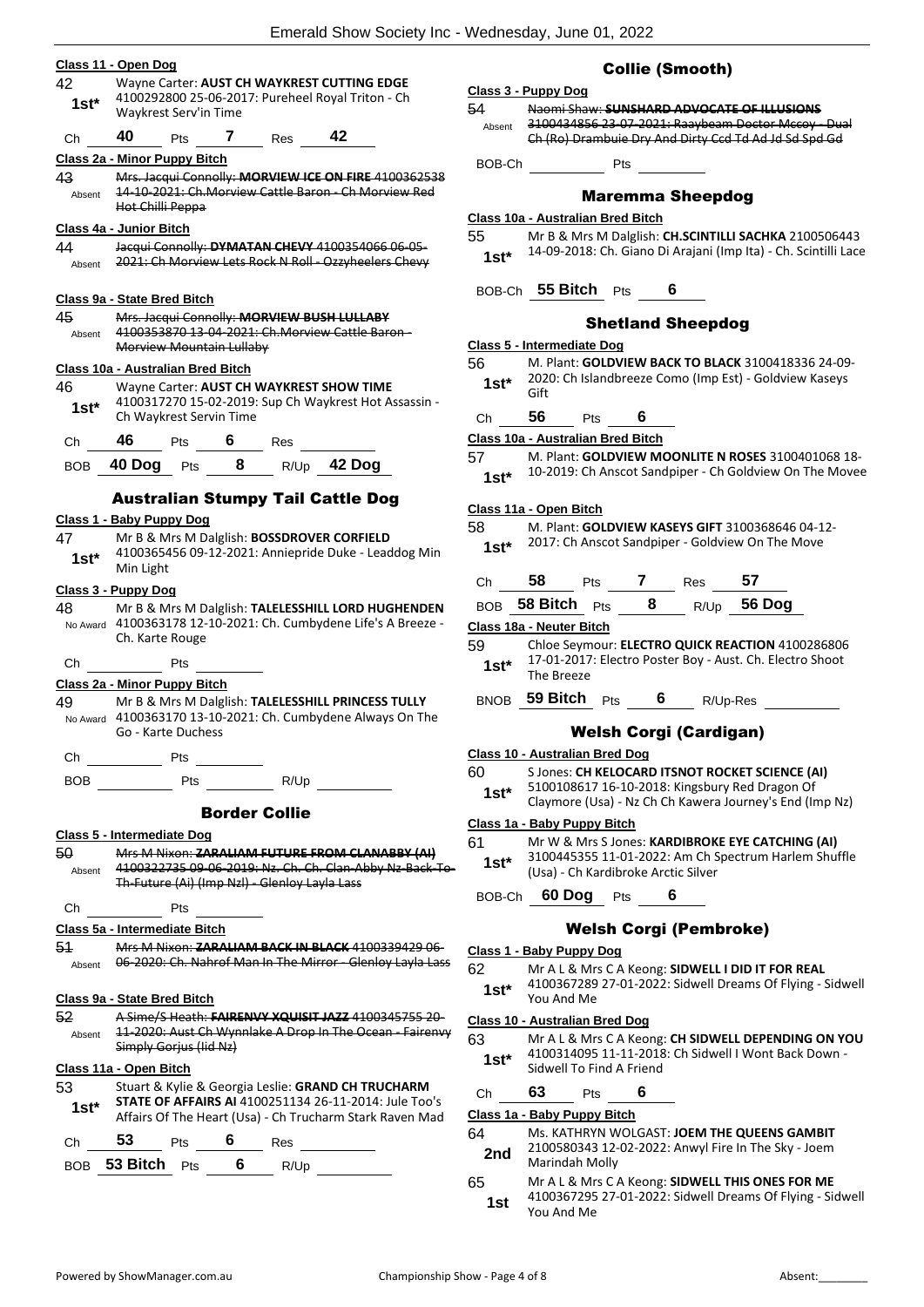#### **Class 4a - Junior Bitch**

66 Mr A L & Mrs C A Keong: **SIDWELL HARD PROMISES** 4100349361 17-12-2020: Sidwell Southern Accents - Ch Sidwell Flirting With Time **1st\***

#### **Class 9a - State Bred Bitch**

67 J.N.Whitehead: **CH. WYTEL EBONY ROSE** 4100268688 12- 12-2015: Ch. Cuuchin Champagne Charlie - Ch Alamosa Home Town Gretta Absent

## **Class 11a - Open Bitch**

| 68<br>Absent | J.N.Whitehead: AUST CH WYTEL BLACK BETTY 4100268685<br>12-12-2015: Ch. Cuuchin Champagne Charlie - Ch Alamosa<br>Home Town Gretta |     |  |      |          |  |  |
|--------------|-----------------------------------------------------------------------------------------------------------------------------------|-----|--|------|----------|--|--|
| Сh           | 66                                                                                                                                | Pts |  | Res  |          |  |  |
| <b>ROB</b>   | 63 Dog                                                                                                                            | Pts |  | R/Up | 66 Bitch |  |  |

## Group 5 - Specials

| <b>Best</b> | 63 | <b>Welsh Corgi (Pembroke)</b>                       |
|-------------|----|-----------------------------------------------------|
| Pts: 18     |    | Mr A L & Mrs C A Keong: CH SIDWELL DEPENDING ON YOU |
| R/Up        | 40 | <b>Australian Cattle Dog</b>                        |
| Pts: 8      |    | Wayne Carter: WAYKREST RAGING BULL                  |

- **Baby 62 Welsh Corgi (Pembroke)** Mr A L & Mrs C A Keong: SIDWELL I DID IT FOR REAL
- **Minor**

#### **Puppy**

| Junior       | 66 | <b>Welsh Corgi (Pembroke)</b>                 |
|--------------|----|-----------------------------------------------|
|              |    | Mr A L & Mrs C A Keong: SIDWELL HARD PROMISES |
| <b>Inter</b> | 40 | <b>Australian Cattle Dog</b>                  |

- Wayne Carter: WAYKREST RAGING BULL
- **State Br**
- **Aus Br 63 Welsh Corgi (Pembroke)**
- Mr A L & Mrs C A Keong: CH SIDWELL DEPENDING ON YOU **Open 53 Border Collie**
	- Stuart & Kylie & Georgia Leslie: Grand Ch Trucharm State of Affairs AI

## Neuter

- **Best 59 Shetland Sheepdog**
- Pts: 6 Chloe Seymour: ELECTRO QUICK REACTION **R/Up**

Finish Absent **11**

## Group 6 - Utility Group

Mrs Jocelyn Croad (QLD)

Start Time:

## Alaskan Malamute

|         | uaskan malamule                                                                                                                                                                                                                                                                                                                                                                                                                    |
|---------|------------------------------------------------------------------------------------------------------------------------------------------------------------------------------------------------------------------------------------------------------------------------------------------------------------------------------------------------------------------------------------------------------------------------------------|
|         | Class 11 - Open Dog                                                                                                                                                                                                                                                                                                                                                                                                                |
| 69      | Linda Boulton: RU. JR. CH. AUST CH. LEGACY OF FIRE FROM                                                                                                                                                                                                                                                                                                                                                                            |
| 1st*    | KONEV-BOR (IMP RUS) RKF5392716 21-09-2018: Fire Of                                                                                                                                                                                                                                                                                                                                                                                 |
|         | Heavenkingdom (Chl) - Rus. Gr. Ch. Cib. Rkf. Ch. Ru. Jr. Ch.                                                                                                                                                                                                                                                                                                                                                                       |
|         | Rus. Ch Fknoev-Bor Legacy Of Freya Srebrny Kiel (Pol)                                                                                                                                                                                                                                                                                                                                                                              |
| Ch a    | 69.<br>Pts 6                                                                                                                                                                                                                                                                                                                                                                                                                       |
|         | Class 5a - Intermediate Bitch                                                                                                                                                                                                                                                                                                                                                                                                      |
| 70      | MS LINDA BOULTON: <b>ICEPAWS RED DIAMOND</b>                                                                                                                                                                                                                                                                                                                                                                                       |
|         | No Award 4100344478 20-09-2020: Ch Icepaws Noble Heart - Ch                                                                                                                                                                                                                                                                                                                                                                        |
|         | Icepaws Ultimate Fairy Tails                                                                                                                                                                                                                                                                                                                                                                                                       |
|         | Class 9a - State Bred Bitch                                                                                                                                                                                                                                                                                                                                                                                                        |
| 71      | LJ Boulton: TALAKARLI A MILLION DREAMS 4100339348                                                                                                                                                                                                                                                                                                                                                                                  |
| Absent  | 20 06 2020: Talakarli The Dream Lives On Malptizky                                                                                                                                                                                                                                                                                                                                                                                 |
|         | <b>Turnagain Pass</b>                                                                                                                                                                                                                                                                                                                                                                                                              |
| Сh      | <b>Pts</b><br>$\frac{1}{\sqrt{1-\frac{1}{2}}\sqrt{1-\frac{1}{2}}\sqrt{1-\frac{1}{2}}\sqrt{1-\frac{1}{2}}\sqrt{1-\frac{1}{2}}\sqrt{1-\frac{1}{2}}\sqrt{1-\frac{1}{2}}\sqrt{1-\frac{1}{2}}\sqrt{1-\frac{1}{2}}\sqrt{1-\frac{1}{2}}\sqrt{1-\frac{1}{2}}\sqrt{1-\frac{1}{2}}\sqrt{1-\frac{1}{2}}\sqrt{1-\frac{1}{2}}\sqrt{1-\frac{1}{2}}\sqrt{1-\frac{1}{2}}\sqrt{1-\frac{1}{2}}\sqrt{1-\frac{1}{2}}\sqrt{1-\frac{1}{2}}\sqrt{1-\frac$ |
|         | BOB 69 Dog Pts 7 R/Up                                                                                                                                                                                                                                                                                                                                                                                                              |
|         | Class 18a - Neuter Bitch                                                                                                                                                                                                                                                                                                                                                                                                           |
| 72      | L Boulton: CH ICEPAWS UTOPIA ENTERNAL LOVE                                                                                                                                                                                                                                                                                                                                                                                         |
|         | 4100298179 24-09-2017: Ch Kinuk's Kashmir Imp Bel - Ch                                                                                                                                                                                                                                                                                                                                                                             |
| 1st*    | Myatuc Lovin Looney Luna                                                                                                                                                                                                                                                                                                                                                                                                           |
|         | BNOB 72 Bitch Pts 6 R/Up-Res                                                                                                                                                                                                                                                                                                                                                                                                       |
|         |                                                                                                                                                                                                                                                                                                                                                                                                                                    |
|         | <b>Bullmastiff</b>                                                                                                                                                                                                                                                                                                                                                                                                                 |
|         | Class 3a - Puppy Bitch                                                                                                                                                                                                                                                                                                                                                                                                             |
| 73      | Mr B & Mrs M Stennings: RIVERHOLM CREME BRULEE                                                                                                                                                                                                                                                                                                                                                                                     |
|         | 4100358105 20-07-2021: Fireball Simba Congoriverhome -                                                                                                                                                                                                                                                                                                                                                                             |
| 1st*    | Riverhome Luna River                                                                                                                                                                                                                                                                                                                                                                                                               |
|         | BOB-Ch <b>73 Bitch</b> Pts<br>6                                                                                                                                                                                                                                                                                                                                                                                                    |
|         |                                                                                                                                                                                                                                                                                                                                                                                                                                    |
|         | <b>Dobermann</b>                                                                                                                                                                                                                                                                                                                                                                                                                   |
|         | Class 5 - Intermediate Dog                                                                                                                                                                                                                                                                                                                                                                                                         |
| 74      | Miss TN Hill: WALAMARA GLOWING EMBERS 3100398875                                                                                                                                                                                                                                                                                                                                                                                   |
| Absent  | 17-09-2019: Sup Ch Walamara Quik-Off The Mark (Imp Nz)                                                                                                                                                                                                                                                                                                                                                                             |
|         | - Ch Walamara Rapid-Rhythm (Imp Nz)                                                                                                                                                                                                                                                                                                                                                                                                |
|         | Class 11 - Open Dog                                                                                                                                                                                                                                                                                                                                                                                                                |
| 75      | Kerrie Kidner: SUP CH JODOBIE BY CHANCE 4100283764                                                                                                                                                                                                                                                                                                                                                                                 |
| $1st^*$ | 21-11-2016: Ch Doberling Barack - Doberling Ha Rah Rah                                                                                                                                                                                                                                                                                                                                                                             |
|         |                                                                                                                                                                                                                                                                                                                                                                                                                                    |
|         | BOB-Ch 75 Dog Pts 6 R/Up-Res                                                                                                                                                                                                                                                                                                                                                                                                       |
|         |                                                                                                                                                                                                                                                                                                                                                                                                                                    |
|         | <b>Dogue de Bordeaux</b>                                                                                                                                                                                                                                                                                                                                                                                                           |
|         | Class 4 - Junior Dog                                                                                                                                                                                                                                                                                                                                                                                                               |
| 76 -    | Tracy Lamb: AUST CH NANMAS MR MAHOGANY                                                                                                                                                                                                                                                                                                                                                                                             |
| $1st^*$ | 4100347675 15-12-2020: Am Ch Duke Udson Junior De La                                                                                                                                                                                                                                                                                                                                                                               |
|         | Demeure Combreenne - Moloscyg Lil Fire                                                                                                                                                                                                                                                                                                                                                                                             |
|         | Ch 76 Pts 6                                                                                                                                                                                                                                                                                                                                                                                                                        |
|         | Class 5a - Intermediate Bitch                                                                                                                                                                                                                                                                                                                                                                                                      |
| 77 —    | Ms. Tracy Lamb: AUST CH NANMAS KHALEESI 4100340293                                                                                                                                                                                                                                                                                                                                                                                 |
| $1st^*$ | 27-07-2020: Ch Bronzantiq Counting Stars - Ch Bulladulla                                                                                                                                                                                                                                                                                                                                                                           |
|         | Indiana Jolie (Ai)                                                                                                                                                                                                                                                                                                                                                                                                                 |
|         | Ch 77 Pts 6                                                                                                                                                                                                                                                                                                                                                                                                                        |
| BOB     | 76 Dog Pts 7 R/Up 77 Bitch                                                                                                                                                                                                                                                                                                                                                                                                         |
|         | <b>German Pinscher</b>                                                                                                                                                                                                                                                                                                                                                                                                             |
|         |                                                                                                                                                                                                                                                                                                                                                                                                                                    |
|         | Class 5 - Intermediate Dog                                                                                                                                                                                                                                                                                                                                                                                                         |

78 Ms M Beyer & Miss C Manton: **CH. KAITLER TEQUILA WITH DAVEREN** 2100545093 22-08-2020: Ch Angelsun Fire Light - **1st\*** DAVEREN 2100545093 22-08-2020: Ch A<br>Am Ch Daveren'S Whiskey Girl (Imp Usa)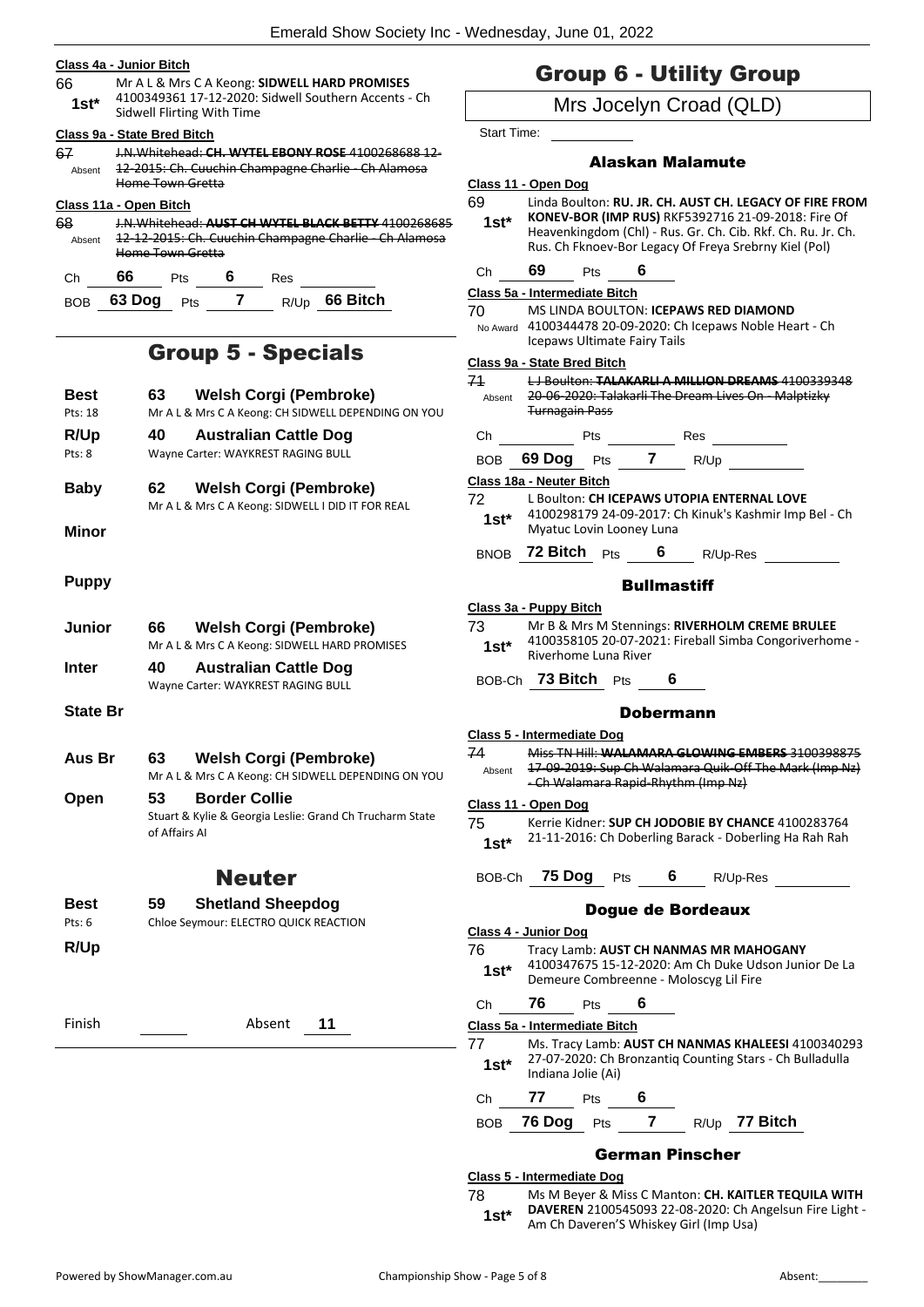|               | Class 1a - Baby Puppy Bitch                                                                                                                                       |                  |
|---------------|-------------------------------------------------------------------------------------------------------------------------------------------------------------------|------------------|
| 79            | Ms M Beyer: KAITLER TSARINA OF DAVEREN (AI)<br>2100576811 04-01-2022: Carlos Ze Zlateho Lankastru (Cze)                                                           |                  |
| $1st^*$       | - Am Ch Daverens Whiskey Girl                                                                                                                                     | Best<br>Pts: 15  |
|               | BOB-Ch 78 Dog Pts 6                                                                                                                                               | R/Up             |
|               | <b>Neapolitan Mastiff</b>                                                                                                                                         | Pts: 6           |
|               | Class 1 - Baby Puppy Dog                                                                                                                                          |                  |
| 80<br>$1st^*$ | K L Atkinson: POLEMISTIS GOSSIP TRAIN (AI) 4100366752<br>23-01-2022: Corrado'S Orazio - Polemistis Eris                                                           | Baby             |
|               |                                                                                                                                                                   | Puppy            |
|               | <b>Newfoundland</b>                                                                                                                                               | Junior           |
|               | Class 11a - Open Bitch                                                                                                                                            |                  |
| 81<br>Absent  | Wendy Scheeres: GRAND CHAMPION YESALLAW A<br>BUSHRANGER SPIRIT (AI) 7100037884 05-01-2017: Grand<br>Ch Paddlepaws Code Red - Ch Yesallaw A Pirate Proud<br>Beauty | Inter            |
|               | BOB-Ch Pts                                                                                                                                                        | <b>State I</b>   |
|               | <b>Rottweiler</b>                                                                                                                                                 | Open             |
|               | Class 4a - Junior Bitch                                                                                                                                           |                  |
| 82            | K L Atkinson: ZANKARDEL SPRIT OF A GYPSY 4100348757                                                                                                               |                  |
| 1st $^*$      | 05-12-2020: Darkgypsy Yipee Yahoo Nelson - Darkgypsy<br>Whatdoes The Fox Say                                                                                      |                  |
|               | BOB-Ch 82 Bitch Pts 6                                                                                                                                             | Best<br>Pts: 6   |
|               | <b>Russian Black Terrier</b>                                                                                                                                      |                  |
|               | Class 9 - State Bred Dog                                                                                                                                          | R/Up             |
| 83            | K Dawson / N Sadykova: CH TVORIMIR ICEBREAKER                                                                                                                     |                  |
| $1st^*$       | 4100309450 09-07-2018: Odissey Iz Angarskoi Jemchujiny<br>(Imp Ita) - Ch Tvorimir Bogdana                                                                         |                  |
|               | Class 1a - Baby Puppy Bitch                                                                                                                                       | Finish           |
| 84            | Mrs. Natalia Sadykova: TVORIMIR ALPHA CENTAURI                                                                                                                    |                  |
| Absent        | 4100366533 28-12-2021: Ch Tyorimir Witness The Miracle -<br>Ch Tvorimir Ice And Spice Swn Td Tsdx                                                                 |                  |
|               |                                                                                                                                                                   | Gr               |
|               | BOB-Ch 83 Dog Pts 6                                                                                                                                               |                  |
|               | Shiba Inu                                                                                                                                                         |                  |
|               | <u> Class 4a - Junior Bitch</u>                                                                                                                                   | <b>Start Tir</b> |
| 85            | Mrs Valda Goulevitch: VORMUND JOAN OF ARC                                                                                                                         |                  |
| $1st^*$       | AY09591301 03-03-2021: Ch Kaga No Shouji Go Sapporo<br>Kagasou Vormund (Imp Jpn) - Ch Vormund Margot Robbie                                                       | Class 2a         |
|               |                                                                                                                                                                   | 86               |
| BOB-Ch        | 85 Bitch<br>6<br>Pts                                                                                                                                              | Absent           |
|               |                                                                                                                                                                   | Class 4a         |
|               |                                                                                                                                                                   | 87               |
|               |                                                                                                                                                                   | Absent           |
|               |                                                                                                                                                                   | BOB-Ch           |
|               |                                                                                                                                                                   | Class 10         |
|               |                                                                                                                                                                   | 88               |
|               |                                                                                                                                                                   |                  |

## Group 6 - Specials

| Best            | 75      | Dobermann                                            |
|-----------------|---------|------------------------------------------------------|
| Pts: 15         |         | Kerrie Kidner: Sup Ch JODOBIE BY Chance              |
| R/Up            | 85      | Shiba Inu                                            |
| Pts: 6          |         | Mrs Valda Goulevitch: Vormund Joan of arc            |
| Baby            | 79      | <b>German Pinscher</b>                               |
|                 |         | Ms M Beyer: Kaitler Tsarina Of Daveren (AI)          |
| <b>Puppy</b>    | 73      | <b>Bullmastiff</b>                                   |
|                 |         | Mr B & Mrs M Stennings: Riverholm Creme Brulee       |
| Junior          | 85      | Shiba Inu                                            |
|                 |         | Mrs Valda Goulevitch: Vormund Joan of arc            |
| Inter           | 78.     | German Pinscher                                      |
|                 |         | Ms M Beyer & Miss C Manton: Ch. Kaitler Tequila With |
|                 | Daveren |                                                      |
|                 |         |                                                      |
| <b>State Br</b> | 83.     | <b>Russian Black Terrier</b>                         |
|                 |         | K Dawson / N Sadykova: CH TVORIMIR ICEBREAKER        |
| Open            | 75      | Dobermann                                            |
|                 |         | Kerrie Kidner: Sup Ch JODOBIE BY Chance              |
|                 |         |                                                      |
|                 |         | <b>Neuter</b>                                        |
| <b>Best</b>     | 72      | Alaskan Malamute                                     |
| Pts: 6          |         | L Boulton: Ch Icepaws Utopia Enternal Love           |
|                 |         |                                                      |
| R/Up            |         |                                                      |
|                 |         |                                                      |
|                 |         |                                                      |

## oup 7 - Non-Sporting Group

Mrs Jocelyn Croad (QLD)

me:

#### Boston Terrier

#### **Class 2a - Minor Puppy Bitch**

86 Karina Wood: **KERDEN STORM IN A TEA CUP** 4100363846 20-11-2021: Kerden Dixieland Queen - Nz Ch Zareba Thunda From Down Under

## **Class 4a - Junior Bitch**

87 Karina Wood: **KERDEN U R MY LUCKY CHARM** 4100352533 30-03-2021: Nz Ch Zareba Thunda From Down Under - Ch Kerden U R My Talisman

BOB-Ch Pts R/Up-Res

## British Bulldog

## **Class 10 - Australian Bred Dog**

88 Russell & David Mallyon-Potter: **KELLANZ ROUGE ROYALE** 5100128106 29-09-2021: Supreme Ch. Janayin Into The Fire (Ai) - Ch. Kellanz A Little More Mascara **1st\***

BOB-Ch **88 Dog** Pts **6**

#### French Bulldog

#### **Class 5 - Intermediate Dog**

89 L kelly: **WINSIN MOJOS VALENTINE** 4100334126 14-02-

1st\* 2020: Belle Roux Titan - Ch Crawboys Winning Ticket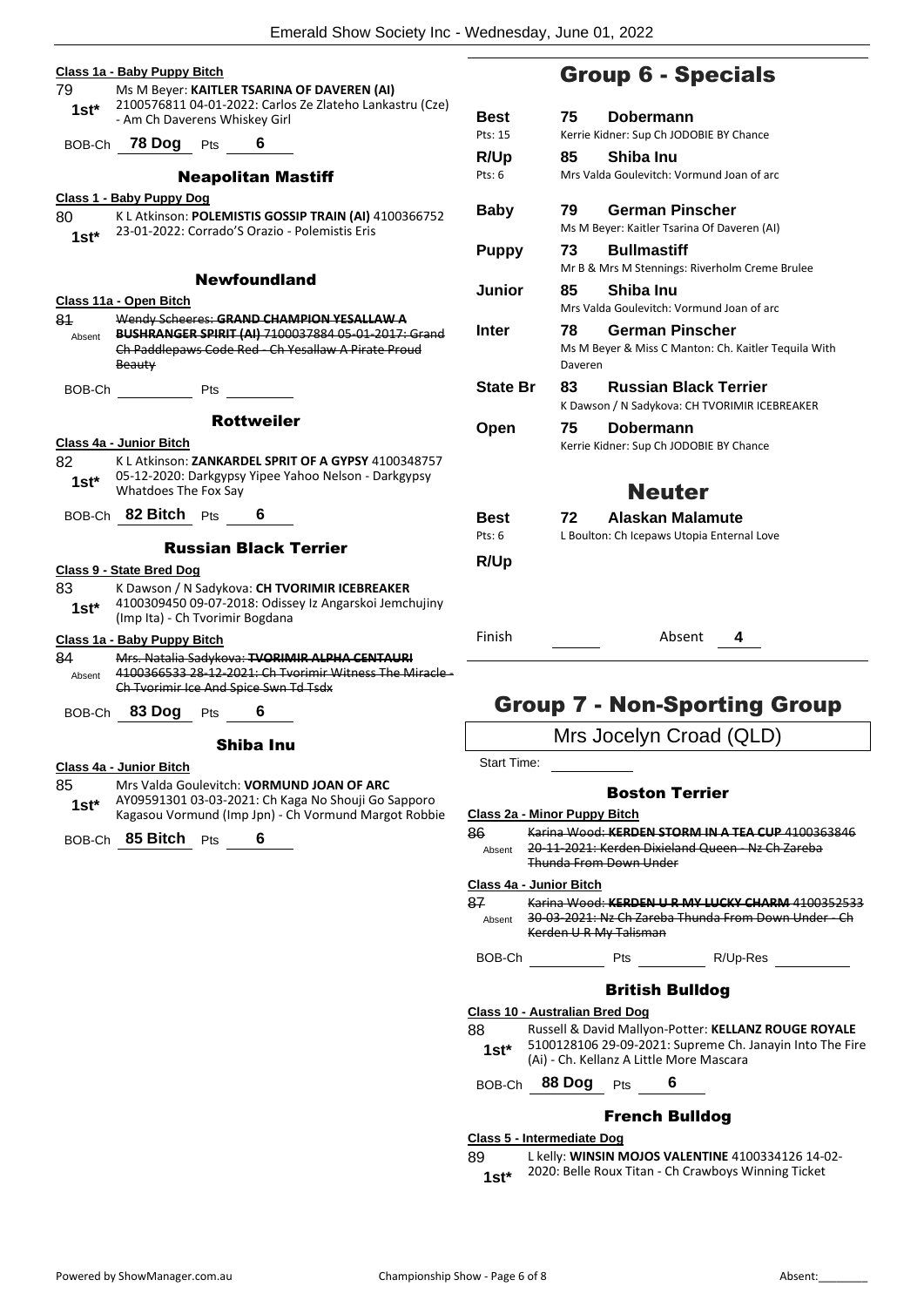|                 | Ch 89<br>Pts $6$                                                                                                                          |
|-----------------|-------------------------------------------------------------------------------------------------------------------------------------------|
|                 | Class 3a - Puppy Bitch                                                                                                                    |
| 90<br>1st*      | Mrs. Michele Gough: MICHSTEVE MULAN 4100357314 07-<br>07-2021: Champion Moonglade Moonshadow - Strongjean<br><b>Kinky Boots</b>           |
| 91<br>Absent    | Mechelle Mcfadzen: ALANGROVE ACADIAROSE<br>4100359468 14-08-2021: Ch Lefergo Thor In Tou - Ch<br>Alangrove La Vic En Rose                 |
|                 | Class 4a - Junior Bitch                                                                                                                   |
| 92              | Mechelle Mcfadzen: <b>ALANGROVE AVALON</b> 4100349641                                                                                     |
| Absent          | 15 01 2021: Aust Ch Frustyle Swiftdelight Ch. Alangrove La<br>Vie En Rose                                                                 |
|                 | Ch <u>90</u> Pts 6 Res                                                                                                                    |
|                 | BOB 89 Dog Pts 7 R/Up 90 Bitch                                                                                                            |
|                 | Class 18a - Neuter Bitch                                                                                                                  |
|                 | 93 Michele Gough: CHAMPION MICHSTEVE BRILLY BABE<br>1st* 4100286140 18-01-2017: Ch Strongjean Rock My Jocks - Ch<br>Michsteve Dream Maker |
|                 | BNOB 93 Bitch Pts 6 R/Up-Res _                                                                                                            |
|                 | <b>German Spitz (Klein)</b>                                                                                                               |
|                 | Class 5 - Intermediate Dog                                                                                                                |
| 94 —            | S Heath: <b>NUEBOREE BABYCCINO</b> 2100528013 30-09-2019:                                                                                 |
| 1st*            | Ferona Black N White Minstrel - Ch Nueboree Lucy In The                                                                                   |
|                 | Sky                                                                                                                                       |
|                 | BOB-Ch 94 Dog Pts 6                                                                                                                       |
|                 | <b>German Spitz (Mittel)</b>                                                                                                              |
|                 | Class 11 - Open Dog                                                                                                                       |
| 95<br>$1st^*$   | WJ Jones: CH MALPITZKY MAD HATTER 3100330512 06-10-<br>2015: Ch Vonleenard Hez The Antzpantz - Malpitzky<br><b>Breaking Tradition</b>     |
|                 | Ch 95 Pts 6                                                                                                                               |
|                 | Class 2a - Minor Puppy Bitch                                                                                                              |
| 96 —<br>$1st^*$ | Mr W & Mrs S Jones: MAZIKEEN PSYCHO KILLER<br>4100363056 31-10-2021: Malpitzky Mad Hatter - Fyreburst<br>Kiss My Fluffy                   |
|                 | <u> Class 10a - Australian Bred Bitch</u>                                                                                                 |
| 97<br>1st*      | D Armstrong: ARCTICMATE VENTRESS 2100564272 04-05-<br>2021: Ch Fyreburst Quantum Leap - Ch Arcticmate Painted<br>In Memories              |
| Ch              | 97<br>Pts 7<br>96<br>Res                                                                                                                  |
| BOB.            | R/Up 95 Dog<br><b>97 Bitch</b> $P$ ts<br>8                                                                                                |
|                 | <b>Keeshond</b>                                                                                                                           |
|                 | Class 4 - Junior Dog                                                                                                                      |
| 98              | KL SANTAS: HUNKEEDORI TH TOPSHOT ALLOVAOZ                                                                                                 |
| $1st^*$         | 2100566871 20-05-2021: Cib Aust Sup Ch Hunkeedori<br>Heeerrreees Jonnie - Aust Ch Hunkeedori Short Back N<br>Sides (Ai)                   |
|                 | BOB-Ch 98 Dog Pts<br>6                                                                                                                    |
|                 | Poodle (Toy)                                                                                                                              |
|                 | Class 9a - State Bred Bitch                                                                                                               |
| 99<br>1st*      | Carolyne A Collin: ARGENOIR MOONLIGHTTEMPEST<br>4100312056 23-10-2018: Ch Bordershow Star Born In Silver<br>- Ch Silkyelk Turkish Tequila |

BOB-Ch **99 Bitch** Pts **6**

## Group 7 - Specials

| <b>Best</b><br>Pts: 14 | 98 | Keeshond<br>KL SANTAS: HUNKEEDORI TH TOPSHOT ALLOVAOZ                  |
|------------------------|----|------------------------------------------------------------------------|
| <b>R/Up</b><br>Pts: 7  | 89 | <b>French Bulldog</b><br>L kelly: Winsin Mojos Valentine               |
| <b>Minor</b>           | 96 | German Spitz (Mittel)<br>Mr W & Mrs S Jones: Mazikeen Psycho Killer    |
| <b>Puppy</b>           | 90 | <b>French Bulldog</b><br>Mrs. Michele Gough: Michsteve Mulan           |
| Junior                 | 98 | Keeshond<br>KL SANTAS: HUNKEEDORI TH TOPSHOT ALLOVAOZ                  |
| Inter                  | 89 | <b>French Bulldog</b><br>L kelly: Winsin Mojos Valentine               |
| <b>State Br</b>        | 99 | Poodle (Toy)<br>Carolyne A Collin: Argenoir MoonlightTempest           |
| Aus Br                 | 97 | <b>German Spitz (Mittel)</b><br>D Armstrong: Arcticmate Ventress       |
| Open                   | 95 | German Spitz (Mittel)<br>WJ Jones: Ch Malpitzky Mad Hatter             |
|                        |    | <b>Neuter</b>                                                          |
| <b>Best</b><br>Pts: 6  | 93 | <b>French Bulldog</b><br>Michele Gough: Champion Michsteve Brilly Babe |
| R/Up                   |    |                                                                        |
| Finish                 |    | Absent<br>4                                                            |
|                        |    |                                                                        |